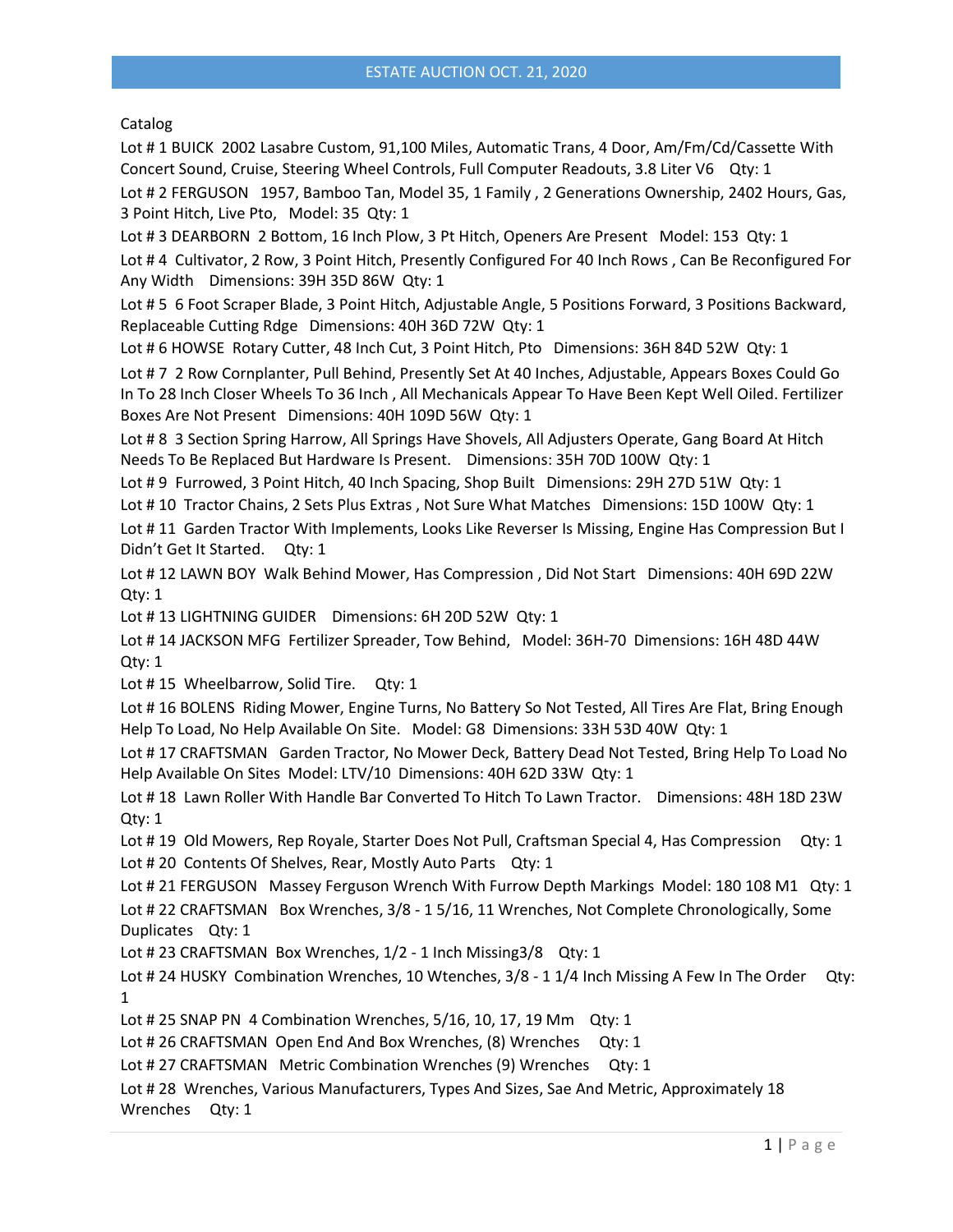## ESTATE AUCTION OCT. 21, 2020

Lot # 29 Impact Sockets, 1/2 Inch Drive, 1set Metric, 1 Set Sae, Plus 4 Loose Qty: 1 Lot # 30 CRY Ratchets And Sockets, 1/2 Inch Drive, Mostly Craftsman, Sk Wayne, Couple Snap On, 2 Ratchets, 2 Breakers, 4 Extensions, 29 Sockets Plus Adapters. Qty: 1 Lot #31 2 Partial Socket Sets Qty: 1 Lot #32 CRAFTSMAN 1/4 Inch Ratchet And Socket Set, Sae, 16 Pieces Qty: 1 Lot #33 Adjustable Wrenches Qty: 1 Lot # 34 Ratchets And Sockets 3/8 Inch Drive, Stanley, Craftsman, Proto, Snap On , Others, Ratchet, Breaker, 2 Extensions, 25 Sockets, 4 Drivers, 3 Adapter Q Qty: 1 Lot # 35 ACKON Harmonic Puller Model: 304 Qty: 1 Lot # 36 LISLE Stone Type Glaze Breaker, 2 - 7 Inches Model: 23500 Qty: 1 Lot #37 SEARS Engine Analyzer Qty: 1 Lot #38 MARQUETTE Timing Light Qty: 1 Lot #39 Service Manuals, Chip Tons 1964 - 1989, 1971 Silva, Others Qty: 1 Lot #40 18 Inch Bolt Cutter Qty: 1 Lot #41 Grease Guns Qty: 1 Lot #42 CRAFTSMAN Craftsman Soldering Gun And Mighty Mite Soldering Iron Model: 100 Qty: 1 Lot #43 Caulking Guns, Allen Wrenches And More Qty: 1 Lot #44 Tray Of Screwdrivers, 30 Plus Qty: 1 Lot #45 Pop Rivet Tools And Pop Rivets Qty: 1 Lot #46 Drain Cleaners Qty: 1 Lot #47 Glaring Tools And Part Of Puller Qty: 1 Lot #48 CRAFTSMAN 2000 Lb Come A Long Model: 7867 Qty: 1 Lot #49 2 Cb Radios Qty: 1 Lot # 50 Parts Storage Box Dimensions: 8H 12D 12W Qty: 1 Lot # 51 CRAFTSMAN Rolling Tool Box Base Cabinet 2 Drawer And Lower Tool Storage, Top Box, 22 X 12 X 14, 3 Drawers And Top Storage, On Casters. Dimensions: 30H 14D 27.5W Qty: 1 Lot # 52 HUFFY (2) 5 Gallon Gas Csns Qty: 1 Lot # 53 WOLFS HEAD 5 Gallon Can Qty: 1 Lot #54 GULF 16 Gallonbarrell Qty: 1 Lot # 55 CRAFTSMAN, BLACK AND DECKER, SHOP CRAFT Jig Saws, Qty: 1 Lot # 56 CHICAGO ELECTRIC 4 Inch Angle Grinder, New In Box Model: 60373 Qty: 1 Lot # 57 CHICAGO ELECTRIC Reciprocating Saw, Nearly New With Assorted Blades Qty: 1 Lot # 58 CRAFTSMAN 1/2 Inch, Electric, Impact Wrench Qty: 1 Lot # 59 DEWALT Hammer Drill 1/2 Inch, Variable Speed Model: DE505 Qty: 1 Lot #60 BLACK AND DECKER Drill, 1/2 Inch, 375 Rpm, D Handle Qty: 1 Lot #61 Drills, 1/4 Inch And 3/8 Inch, And Several Rotary Attachments Qty: 1 Lot #62 Tray Of Wire And Testers Qty: 1 Lot # 63 AKRO Storage Cabinet, 30 Drawers, With Hardware Contents Dimensions: 15H 6D 10W Qty: 1 Lot # 64 Storage Cabinet, 14 Drawer, With Contents Dimensions: 8H 6D 10W Qty: 1 Lot #65 CRAFTSMAN Sockets, Metric, 11 Piece, 3/8 Inch Drive, Appears New Qty: 1 Lot #66 Sockets With Universal Joint, 3/8 Inch Drive Qty: 1 Lot # 67 Pliers And Wire Strippers Qty: 1 Lot #68 Pipe Wrenches And Pliers Qty: 1 Lot #69 Propane Torch And 2 Bottles Both Neatly Empty Qty: 1 Lot #70 Micrometer, Drivers 5/16 And 1/4 Inch Bits Qty: 1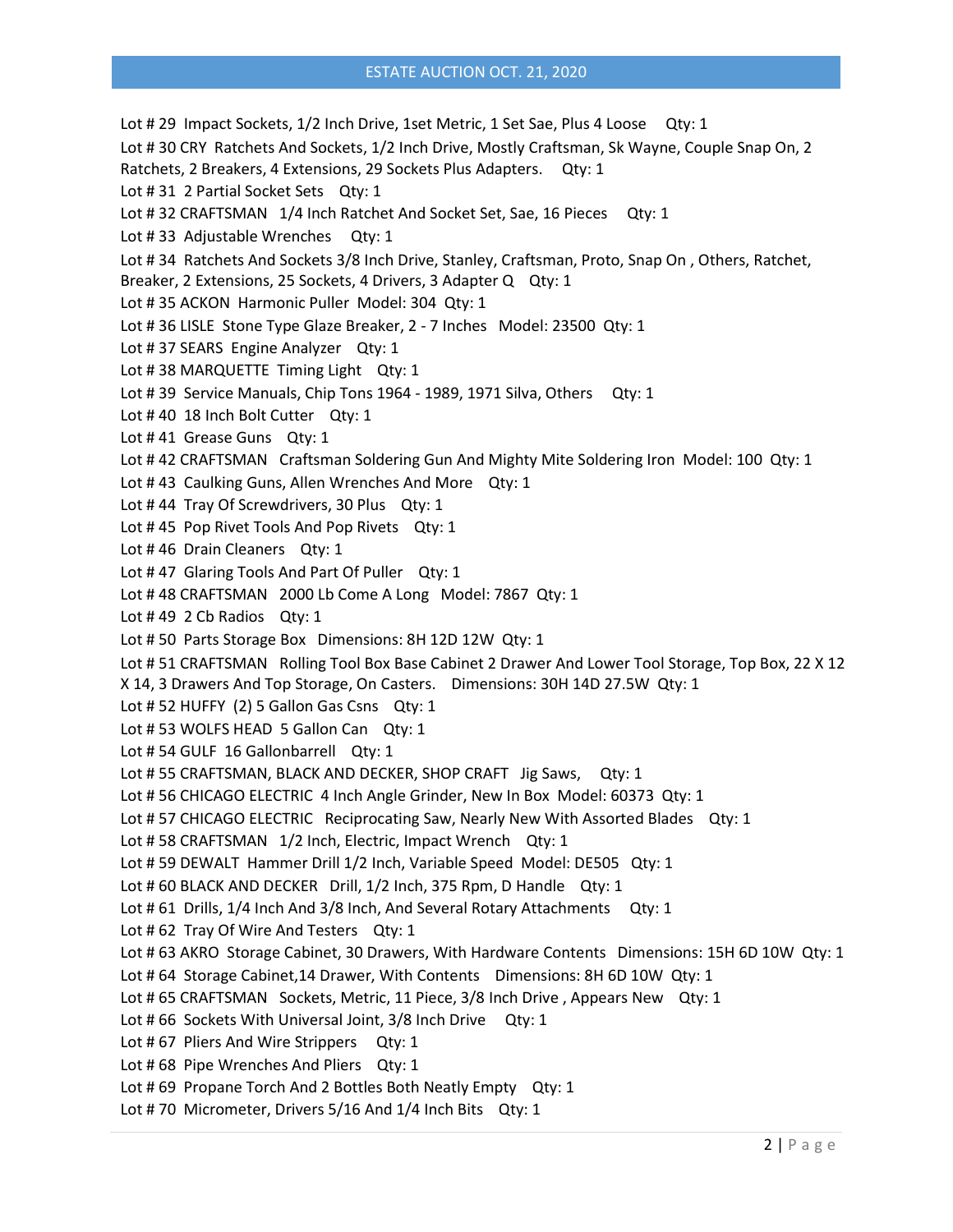## ESTATE AUCTION OCT. 21, 2020

Lot #71 Hydraulic Jack, 1 1/2 Ton Qty: 1 Lot # 72 SCHUMACHER Dual Rate Battery Charger 6 - 12 Volt Model: SE-82-6 Qty: 1 Lot #73 Chisels And Punches, (12) Qty: 1 Lot #74 Files, Whetstones Qty: 1 Lot # 75 48 Inch Level, Aluminum Qty: 1 Lot # 76 FURY Model: F-3-35729 CIRCULAR SAW, 7 INCH Model: F-3-35729CIRCULAR SAW, 7 INCH Qty: 1 Lot # 77 Saw Lot, Hacksaws, Stan Saw, None Saw Qty: 1 Lot #78 Bucket Of Brass, Fittings Etc. Qty: 1 Lot #79 GREEN THUMB 21 Inch Bow Saw Qty: 1 Lot #80 Tray Lot, Includes Signed Corn Chopper Qty: 1 Lot #81 Tire Tools Including 4 Way Lug Wtench Qty: 1 Lot # 82 MACK Bulldog Emblem Dimensions: 4H .5D 5W Qty: 1 Lot # 83 Collector Plates, (8) Norman Rockwell, 1 Goebel, 1 Hummel Qty: 1 Lot #84 Cast Iron, Wagnerware 8, 1058a, Griswold, Colonial Breakfast Skillet, 666 Qty: 1 Lot # 85 Milk Bottles, Pint- West Shore Dairy, 1/2 Gallon- Country Fresh Milk, (2) Half Pints- No Name, 16 Ounce Pepsi Qty: 1 Lot # 86 COLEMAN Propane Stove , 2 Burner, Very Lightly Used, Model: 5423E760 Qty: 1 Lot # 87 Toolbox Dimensions: 10H 8D 20W Qty: 1 Lot # 88 OLYMPIA Pair Of Wood Cross Country Skis Dimensions: 3.75D 66W Qty: 1 Lot # 89 LIGHTNING GUIDER Wood Sled Dimensions: 6H 57D 22W Qty: 1 Lot # 90 Wood Sled, Missing Right Side Rail, Dimensions: 6H 51D 22W Qty: 1 Lot # 91 Pair Of 1 1/2 Ton Jackstands Qty: 1 Lot # 92 DELCO Motor, 1/3 Hp , 1725 Rpm Qty: 1 Lot # 93 Lot Of Small Electric Motors, None Tested Qty: 1 Lot # 94 Tow Chain, 1/4 Inch, 21 Feet, 2 Hooks Qty: 1 Lot # 95 Scythe Dimensions: 7.5H 30D 63W Qty: 1 Lot # 96 Digging Iron Dimensions: 65H 1.5D 2W Qty: 1 Lot # 97 Long Handle Tools And Potato Fork Qty: 1 Lot # 98 SIMPLICITY 22 Inch , 2 Stage Snowblower, 3 Speed Forward , 1 Reverse, Good Compression. I Put Gas In But Didn't Have Enough Pull To Get It To Run Although There Seems To Be No Reason That It Shouldn't Model: 555 Qty: 1 Lot # 99 Electric Grill, Heats Up Dimensions: 40H 18W Qty: 1 Lot # 100 MICRO PRECISION Wheel Balancer Model: M-60 Qty: 1 Lot # 101 Wood Ramps For Raising Vehicle Dimensions: 6H 7D 30W Qty: 1 Lot # 102 Wood Step Ladder With Paint Shelf Dimensions: 72H 20W Qty: 1 Lot # 103 Metal Storage Bins, 72 Bins, With Contents, Very Heavy, Buyer Must Provide All Labor To Remove And Load No Help Available On Site. Dimensions: 38H 12D 36W Qty: 1 Lot # 104 Gondola Shelf Unit, Base And 2 Shelves, Includes Contents Dimensions: 66H 24D 36W Qty: 1 Lot #105 ONE STEP Garden Pruner With Extension Pole, Extends To 115 Inches Qty: 1 Lot # 106 Metal Cabinet, Bottom Plus 4 Shelves, No Door, Includes Contents. Dimensions: 64H 12D 18W Qty: 1 Lot #107 Old Freezer Used As Storage With Contents Dimensions: 59H 26D 30W Qty: 1 Lot #108 Grinding Wheel On Wood Stand Qty: 1 Lot # 109 AIWA Pair Of 120 Watt Speakers Model: SX-ZR77 Dimensions: 18H 12D 12W Qty: 1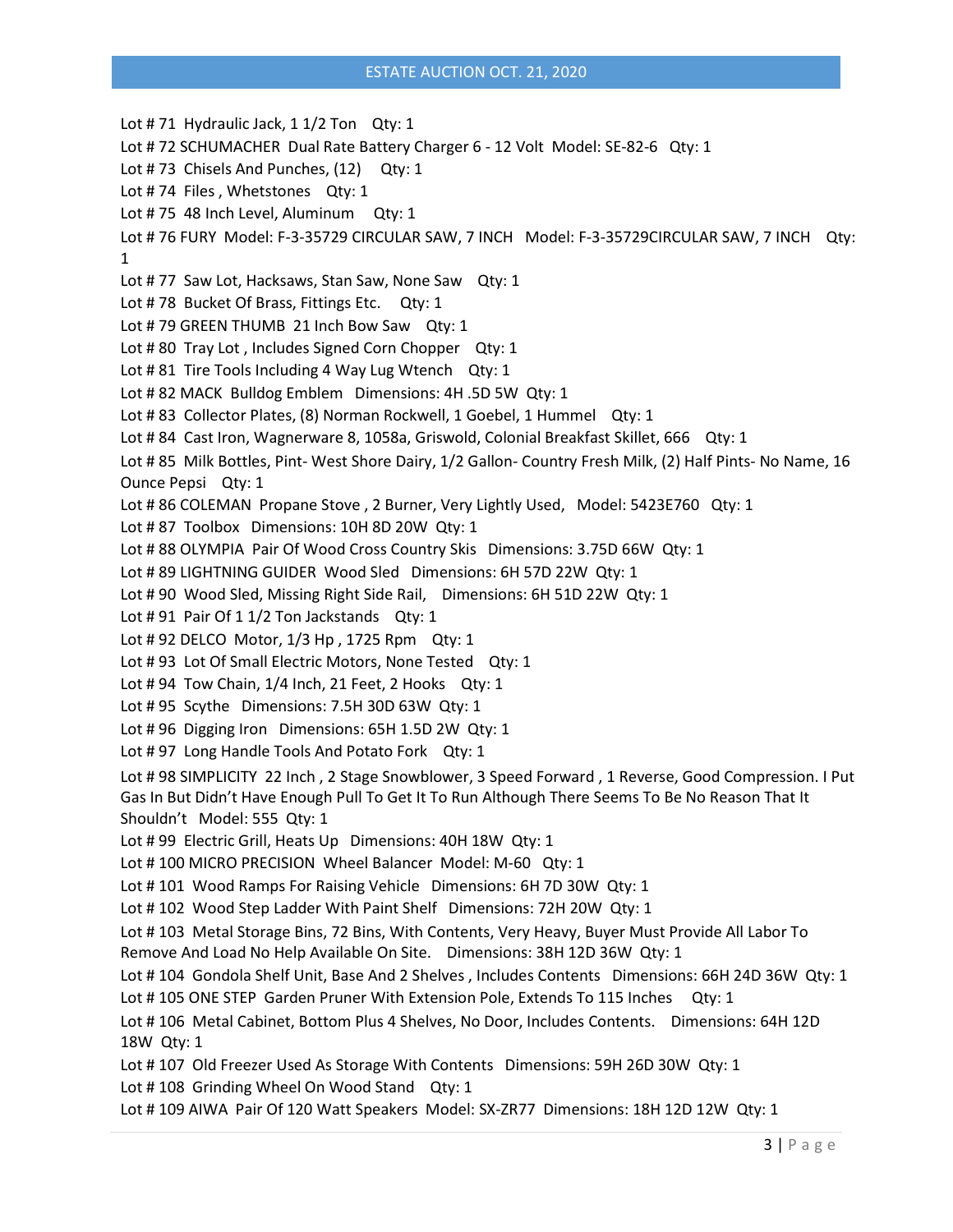Lot #110 COMPANION 31/2 Inch Bench Vise, Swivel Base, Anvil Qty: 1 Lot # 111 Metal Storage Drawers, (3) 9 X 24 X 7, (1) 13 X 24 X 11, Includes Contents In 1 Drawer Qty: 1 Lot #112 Loose Contents On Bench Top Qty: 1 Lot #113 Metal Cabinets(3) With Contents Qty: 1 Lot # 114 REM LINE Base Cabinet Tool Box, 3 Drawer With Open Base Storage, With Contents Dimensions: 32H 18D 27W Qty: 1 Lot # 115 POULAN Chainsaw With 14 Inch Bar Model: 1950 Qty: 1 Lot # 116 DAYTON 100 Amp/115 Volt Arc Welder, Comes With Welding Helmet. Model: 3Z744 Dimensions: 16H 13D 10W Qty: 1 Lot #117 SINGER Center Frame From Singer Treadle Sewing Machine. No Treadle Or Legs. Qty: 1 Lot # 118 Dimensions: 23H 22D 48W Qty: 1 Lot # 119 CRAFTSMAN Toolbox With Top Tray With Contents. Dimensions: 9H 8D 18W Qty: 1 Lot # 120 ROLL-OVER Creeper Dimensions: 4H 36D 15W Qty: 1 Lot # 121 CRAFTSMAN 12 Inch Electric Snowblower Dimensions: 44H 12D 16W Qty: 1 Lot #122 SPV Single Person Toboggan With Steering, 2 Holes In Bottom See Pictures Dimensions: 8H 40D 24W Qty: 1 Lot # 123 SEARS 1 1/2 Ton Floor Jack Dimensions: 35H 7D 21W Qty: 1 Lot # 124 Rolling Shop Stool Dimensions: 10H 14D 14W Qty: 1 Lot # 125 Bumper Jack Dimensions: 35H 6D 11W Qty: 1 Lot # 126 Aluminum Screen Door Dimensions: 80H 36W Qty: 1 Lot #127 Collection Of V- Belts Qty: 1 Lot # 128 24 Foot Wood Extension Ladder Dimensions: 288H 20W Qty: 1 Lot # 129 Wood Stool Dimensions: 30H 16D 15W Qty: 1 Lot #130 (2) Fire Extinguisher Qty: 1 Lot # 131 Snap On Ratchet, Craftsman Speed Wrench And Breaker Bar And Extensions Plus Unmarked Items And Various Sockets (13) Qty: 1 Lot #132 Mixed Tray Lot Of Tools Qty: 1 Lot # 133 MCCORMICK-DEERING Vintage, Hand Crank Sickle Bar Blade Sharpener, Appears Complete, Operates Smoothly. Dimensions: 18H 10D 17W Qty: 1 Lot #134 Tray Of Hose And Muffler Clamps Qty: 1 Lot #135 Wheel Weights For Balancing And Installation/ Removal Tool Qty: 1 Lot #136 Pneumatic Fittings And Tools. Air Chucks, Psi Testers Etc Qty: 1 Lot # 137 Taps Qty: 1 Lot # 138 Hammers, Approximately 12, Claw, Ballpein, Tin, Stone, Slag, Mallet Qty: 1 Lot #139 Funnels Qty: 1 Lot #140 Miscellaneous Tool Qty: 1 Lot #141 S Hooks, Steel, Aluminum, And Stainless Qty: 1 Lot #142 CRAFTSMAN Ignition Wrenches, Allen Wrenches, Brave And Bit, Chalk Line, Easy Outs, Qty: 1 Lot #143 Drill Bits, High Speed Steel Qty: 1 Lot #144 Refrigeration Gauges And Hoses Qty: 1 Lot #145 Propane Regulators Qty: 1 Lot #146 Sledgehammer And Crowbar Qty: 1 Lot #147 Tray Lot, Floor Drain, Pvc Bender Spring, S Trap, Spin Cast Reel Qty: 1 Lot #148 Mixed Hardware Tray Lot. Qty: 1 Lot #149 Miscellaneous Hardware Tray Lot Qty: 1